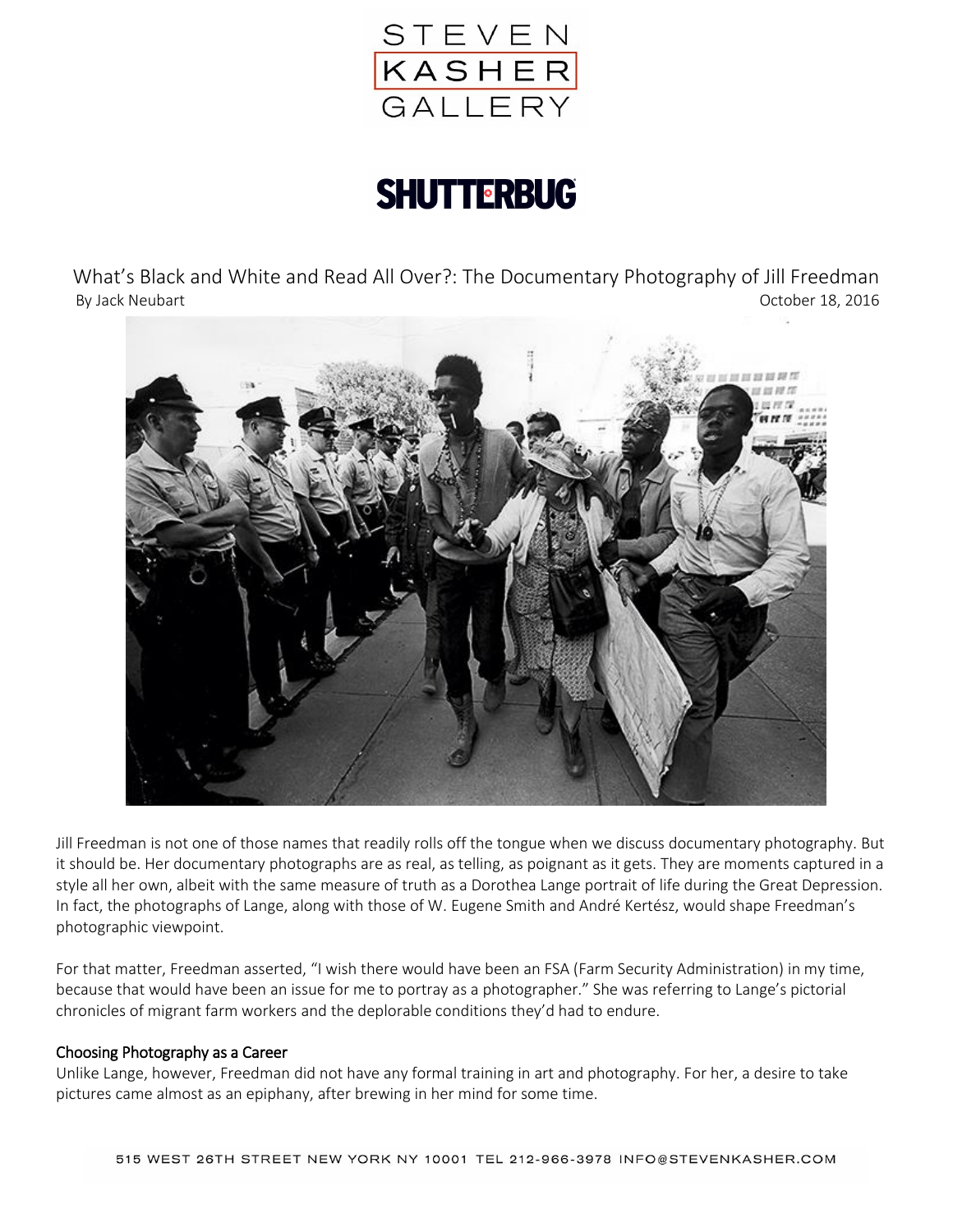

She writes on her website: "When I was seven I found old Life Magazines in the attic. My parents had kept the ones from the war and for a year I used to go up there after school, look at the pictures, cry, then go play softball. When my parents realized that I had found them and how they affected me, they burned them, but it was too late, those pictures had burned into my brain."

Still, as the years went by, Freedman could not find her path in life. She had graduated college, traveled through Europe literally "singing for her supper," as she described it, and returned to New York with no clear direction.

Then, out of the blue, one morning it hit her. Those pictures from Life finally surfaced. Perhaps more than that, the people she met in Europe and the stories they told, unbeknownst to her at the time, had shaped her. She wanted to take pictures, to document life around her, to tell stories with a camera. Without any knowledge of how to use a camera, she borrowed one, along with the instruction manual, which she studied religiously, shot a couple of rolls—and found her calling.

## Paving a Path in Black and White

Although she would also shoot color—on assignment, for her own work her choice has always been black and white. Early on, a copywriting job had allowed her to invest in camera gear and build a darkroom, and, along with basic photo techniques, she learned processing and printing on her own.

But why black and white in the first place? Aside from the expense of printing color, "the subjects I was shooting were stronger in black and white. I found black and white more challenging. Plus, one book I produced, Street Cops—I wouldn't have wanted to shoot in color. It would have been too bloody and too gory."

She continued: "When I fell in love with photography, I wanted the whole shooting match, from capturing the image to the printing stage. Everybody has that magic moment when the image comes up in the developer for the first time. And then you're hooked." Not only was Freedman hooked, "I became a perfectionist with printing. My favorite paper was Agfa Portriga Rapid."

### Tri-X All the Way

"From the very beginning, I have always shot Kodak Tri-X, at the rated film speed (400)," she noted. "At that film speed, I either got it or I didn't. Well, on rare occasions, if it was really dark, I'd push it to 800. I like to keep the processing simple.

"I shot everything handheld, by available light. Shooting handheld allowed me to move around unencumbered. I liked the thrill of the hunt, the moment."

Asked if image stabilization would have made a difference, she replied: "I never had a problem with camera shake. I never found myself shooting below 1/30 second."

### Film vs. Digital

Freedman has adapted to modern times. She still has film lying around, but by and large she's shooting digital these days. More to the point, she no longer has a black-and-white darkroom. Asked about film versus digital, she remarked: "The whole fuss about film versus digital means nothing to me. A good picture is a good picture."